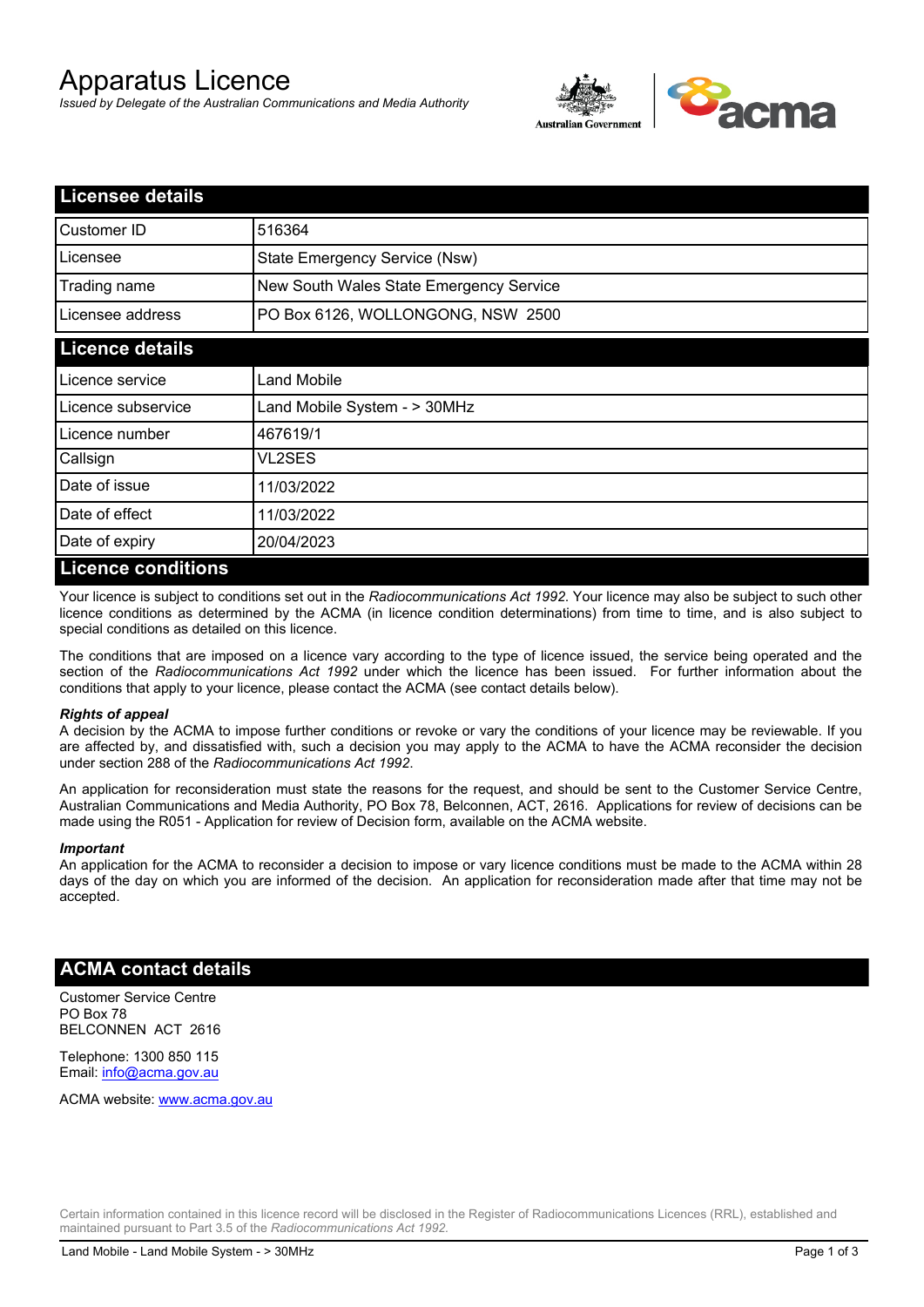## **Special Conditions applying to licence no.: 467619/1**

The frequencies on this licence are allocated for use by the State Emergency Services until required by the NSW Government Radio Network.

### **Advisory Notes applying to licence no.: 467619/1**

Conditions applicable to the operation of Land Mobile System station(s) authorised under this licence can be found in the Radiocommunications Licence Conditions (Apparatus Licence) Determination and the Radiocommunications Licence Conditions (Land Mobile Licence) Determination. Copies of these determinations are available from the ACMA and from the ACMA home page (www.acma.gov.au).